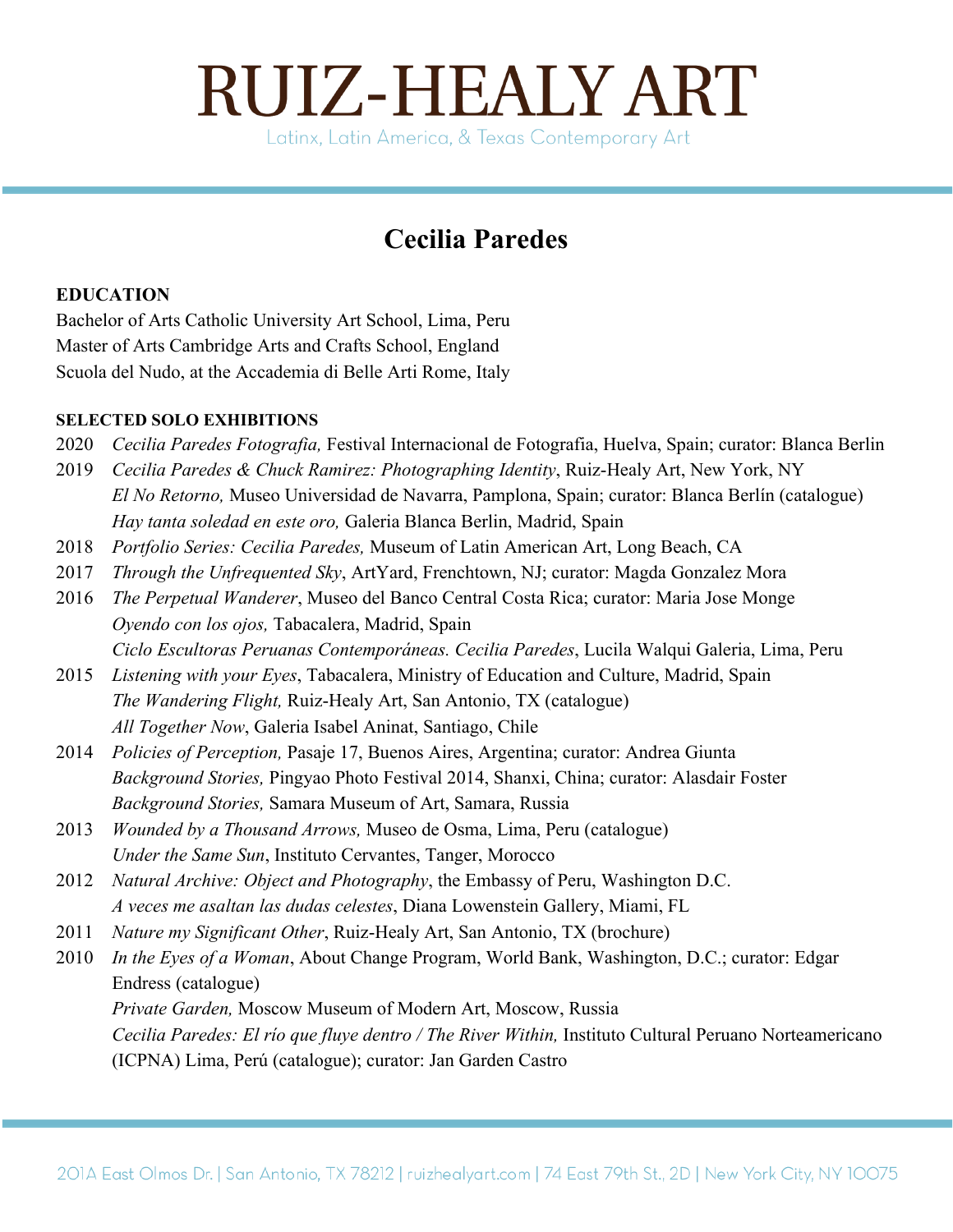Latinx, Latin America, & Texas Contemporary Art

2009 *Animal of My Time*: *Photographs and Sculpture by Cecilia Paredes*, Humboldt State University First Street Gallery, Eureka, CA

PINTA New York, Johnson Gallery/Everglades Foundation, Chelsea, NY

*Fugitive Dreams,* Diana Lowenstein Gallery, Miami, FL

- 2008 *The Final Garden Il Giardino Finale,* Galleria Michela Rizzo, Venice, Italy; curator: Rosetta Gozzini
- 2007 *I am Another*, Silvia Medina, Barcelona, Spain *Bajo el Límpido Azul,* Costa Rica Museum of Art, San Jose, Costa Rica
- 2006 *Lent World*, Diana Lowenstein Gallery, Miami, FL
- *2003 Daphne's Garden,* Calderon-Guardia Museum, San Jose, Costa Rica *Seem: Camouflages and Transparencies*, Martinez Gallery, New York, NY *Wrong Sided Beach*, University of Salamanca Center of Fotografía, Spain *Cecilia Paredes,* University of Salamanca, Salamanca, Spain (catalogue)
- 2000 *Alternate Routes,* Museum of Art and Contemporary Design San Jose, Costa Rica

#### **SELECTED GROUP EXHIBITIONS**

2019 *Estratos de un paisaje: Coleccion Jan Mulder*, Casa de América, Madrid, Spain; curator: Fietta Jarque *Weavers of the Clouds: Textile Arts of Peru*, Fashion and Textile Museum, London, England; curator Claudia Trosso and Martin Morales

*Latinx Art: Transcending Borders*, Octavia Art Gallery, Houston, TX; curator: Dr. Patricia Ruiz-Healy 2018 *Blue is Not a Color*, Ruiz-Healy Art, San Antonio, TX; curator: Casie Lomeli

- *REVIVAL: Contemporary Pattern and Decoration*, Longwood Art Gallery, Bronx, NY, a collaboration with El Museo del Barrio, Hostos Center for the Arts & Culture, and the Bronx Council on the Arts; curator: Rocío Aranda-Alvarado
- 2017 *The Object and the Image (This is Not a Chair Either),* Concrete Space Projects, Aluna Art Foundation, Doral, FL; curator: Aluna Curatorial Collective La Hall Des Blancs Manteaux, Paris, France
- 2016 *Pierce, Mark, Morph*, Patricia and Phillip Frost Art Museum, Florida International University, Miami,  $FI.$
- 2015 Havana Biennale, Havana, Cuba *Cultural Hybridity*, Dorsky Gallery, New York, NY; curator: Jan Garden Castro *Inflorescence*, Salt Fine Art Gallery, Laguna Beach, CA ARCO, Xavier Fiol Gallery, Madrid, Spain
- 2014 Lingshi International Print Biennial, China *Background Stories,* Beijing Photo Week, Beijing, China
- 2012 *Nature's Toolbox: Art, Biodiversity, and Invention,* Natural World Museum, San Francisco, CA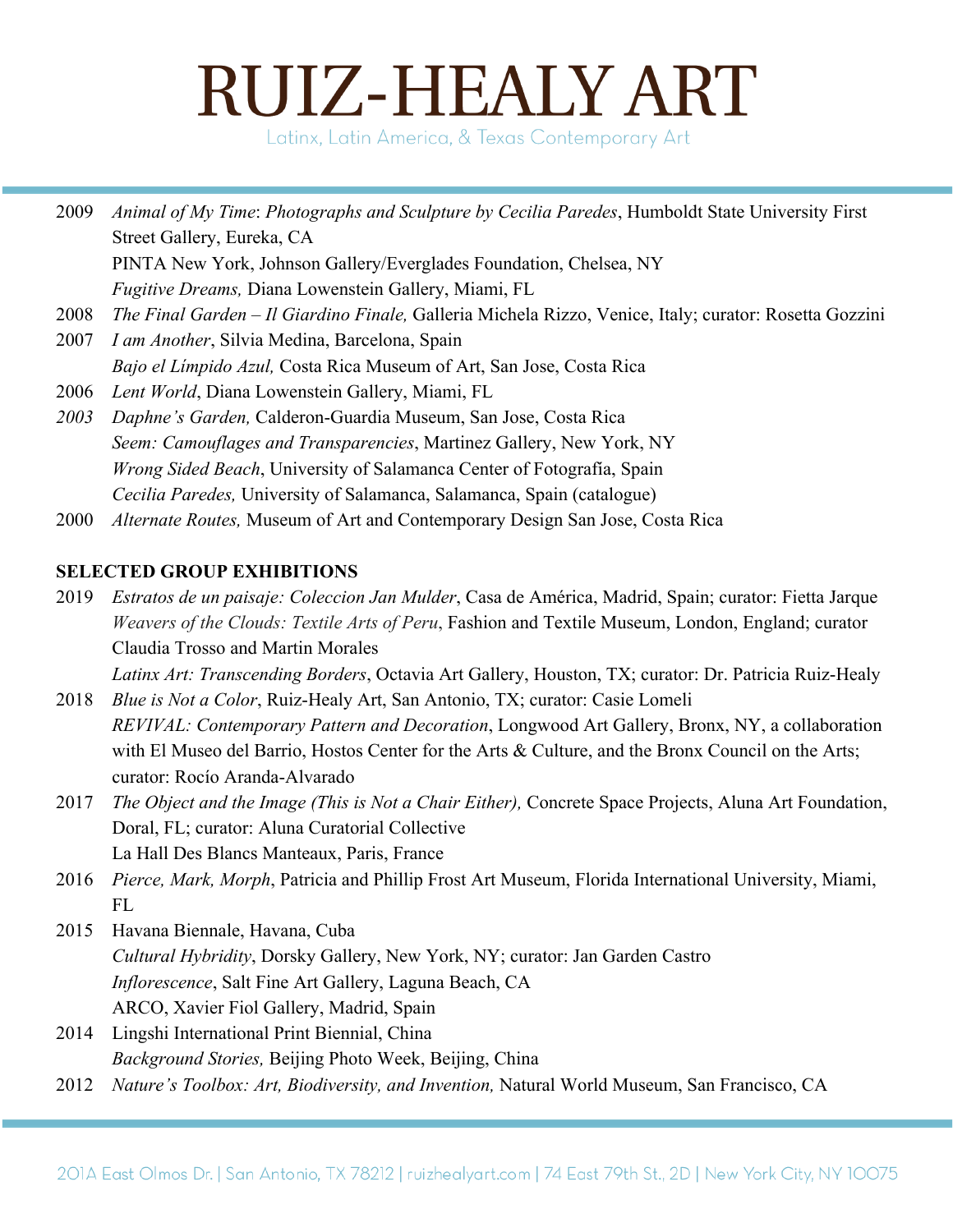Latinx, Latin America, & Texas Contemporary Art

| 2010 | <i>Photographic Dialogues, Ruiz-Healy Art, San Antonio, TX</i>                                         |
|------|--------------------------------------------------------------------------------------------------------|
| 2009 | MADC 94/09: Diálogos y Correspondencias, Contemporary Museum of Art and Design, San Jose,              |
|      | Costa Rica                                                                                             |
|      | Photographic Encounters: Humanity in Nature, A FotoSeptiembre USA exhibit, Ruiz-Healy Art, San         |
|      | Antonio, TX (brochure)                                                                                 |
|      | Pulse Art Fair during Art Basel, Diana Lowenstein Fine Arts, Miami, FL                                 |
|      | Off the Beaten Path, traveling show: United Nations, Paris; Nobel Center for the Peace, Oslo, Norway   |
|      | Fondazione Prada, Milan; UCLA Fowler Museum, California; National                                      |
| 2008 | International Exposure: Looking at Contemporary Art, A FotoSeptiembre USA exhibit, Ruiz-Healy Art,     |
|      | San Antonio, Texas (brochure)                                                                          |
|      | Open Maps, Royal Museum of Arts BOZAR, Bruxelles, Belgium                                              |
|      | Unlearning Intolerance: Art, Attitudes & Environment, United Nations New York and Royal Museum         |
|      | of Monaco                                                                                              |
|      | The Possible Glance, Contemporary Art Museum, Santiago, Chile                                          |
|      | Art for Change, Natural World Museum United Nations Environment Program, New York, NY                  |
|      | Off the Beaten Path: Violence, Women and Art, Natural World Museum, San Francisco, CA; curator:        |
|      | Randy Jayne Rosenberg                                                                                  |
| 2007 | Animalistica, Central Bank Museum, San Jose, Costa Rica                                                |
|      | <i>Envisioning Change</i> , Nobel Peace Center, Oslo, Norway; curator: Randy Jayne Rosenberg           |
|      | Beauty in Art: 21 <sup>st</sup> Century Interpretations, Ruiz-Healy Art, San Antonio, TX               |
| 2006 | The Biennial of the Canaries: Architecture, Art and Landscape, Canary Islands, Spain; curator: Antonio |
|      | Zaya                                                                                                   |
|      | Beyond Lilith: the sacred feminine, Scuderie Aldobrandini Museum, Frascati, Italy (catalogue)          |
|      | Chemin D, Art Salle des Jacobins, St. Flour, France                                                    |
|      | ArteBA, ArtexArte Foundation, Buenos Aires, Argentina                                                  |
|      | Merrill Lynch Artéamericas, Miami, Diana Lowenstein Gallery, Miami, FL                                 |
| 2005 | Art Basel Miami, Diana Lowenstein Gallery, Miami, FL                                                   |
|      | Venice Biennial 51st International Art Exhibition, IILA (Italo-Latin American Institute, Latin America |
|      | Pavillion, Venice, Italy                                                                               |
|      | Art Cologne, Diana Lowenstein Gallery, Miami, FL                                                       |
|      | MACO, Diana Lowenstein Gallery                                                                         |
|      | Chicago Contemporary, Diana Lowenstein Gallery, Chicago, IL                                            |
|      | La Costilla Maldita, Centro Atlántico de Arte Moderno (CAAM), Canary Islands (catalogue)               |
|      | Opened maps - Photograph of the Americas, Madrid, Spain                                                |
| 2004 | ARCO, Cutting Edge Selection, Madrid, Spain; curator: Antonio Zaya                                     |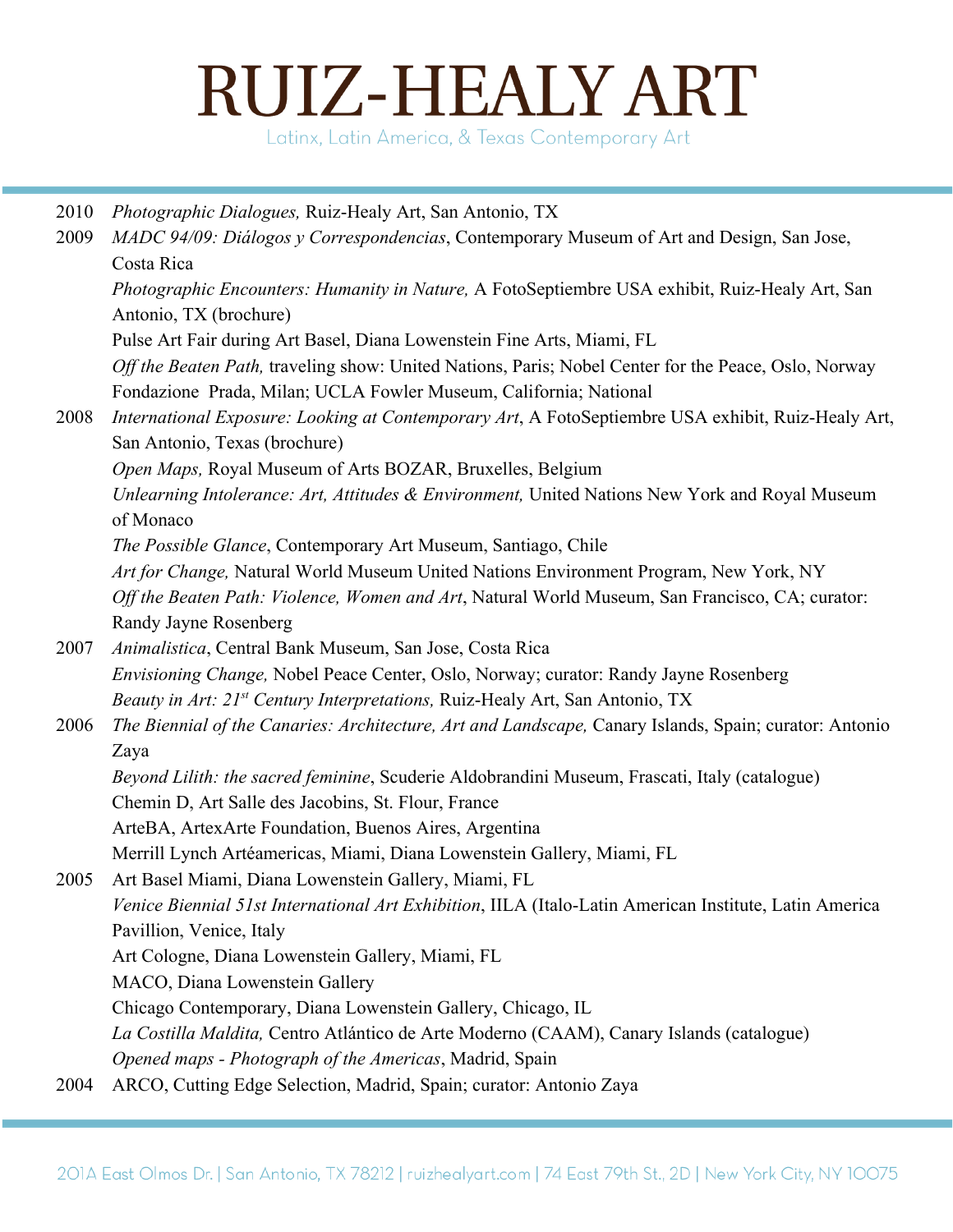Latinx, Latin America, & Texas Contemporary Art

#### 2003 ARCO, ArtexArte Gallery, Madrid, Spain *Iberoamerican Photography of the Nineties,* Barcelona/Madrid, Spain; Curator: Alejandro Castellote *Tech-No-Logic II: Double-Edged Sword,* Teoretica, Cultural Center of Spain, San Jose, Costa Rica

- 2001 *The Floating Land: Noosa*, Queensland, Australia
- 1999 *Image and Poetry,* Costa Rica Art Museum, San Jose, Costa Rica *Images of Women*, Central Bank Museum, San Jose, Costa Rica *Inner Landscape,* Museum of Contemporary Art and Design, San Jose, Costa Rica
- 1998 *Installo-Mesotico*, Museum of Contemporary Art and Design, San Jose, Costa Rica
- 1996 *New Tendencies*, Costa Rica Museum of Art, San Jose, Costa Rica *New Acquisitions*, Museum of Contemporary Art and Design, San Jose, Costa Rica

#### **SELECTED BIBLIOGRAPHY**

- Aizpuru, Margarita. "The Accursed Rib." *The Accursed Rib*. Exhibit Catalogue, Centro Atlántico de Arte Moderno (CAAM), Canary Islands. 2005.
- Batet, Janet. *Nature, My Significant Other*. Exhibit brochure, Ruiz-Healy Art, San Antonio, TX. 2011.
- Bogdanovich, Luis Martin, and Giuliana Vidarte. *Cecilia Paredes: Wounded by a Thousand Arrows*. Exhibit catalogue, Museo de Osma, Lima, Peru. 2013.
- Castillo, Omar-Pascual and María Cristina Padura. "The Accursed Rib (The femininity of the Visual, or Policies to Shatter the Masculine Canon)." *The Accursed Rib*, Exhibit Catalogue, Centro Atlántico de Arte Moderno (CAAM), Canary Islands. 2005.
- Castro, Jan Garden. *Cecilia Paredes: El río que fluye dentro | The River Within*. Exhibit catalogue, Galería Germán Krüger Espantoso ICPNA, Lima, Perú. 2010.
- Cazali, Rosina, "Collecting to gather the fragments." *Cecilia Paredes*, Recorridos Cruzados 8. Exhibit catalogue, Centro de Fotografía Universidad de Salamanca. Salamanca, Spain. 2003.
- Damian, Carol. "Cecilia Paredes: Fugitive Dreams | Sueños fugitives." *Arte al Dia International*, Issue 114 May (2006). 50
- Espinosa, Maria Jesus. "Babelia recorre las galerias de arte: una 'fotoperformance' muy personal." *El Pais*, 2015.
- Fernandez, Maria Reyes. "Cecilia Paredes. Desde la sinestesia al anonimato." La principal de Tabacalera. *Room Diseno*, 2015.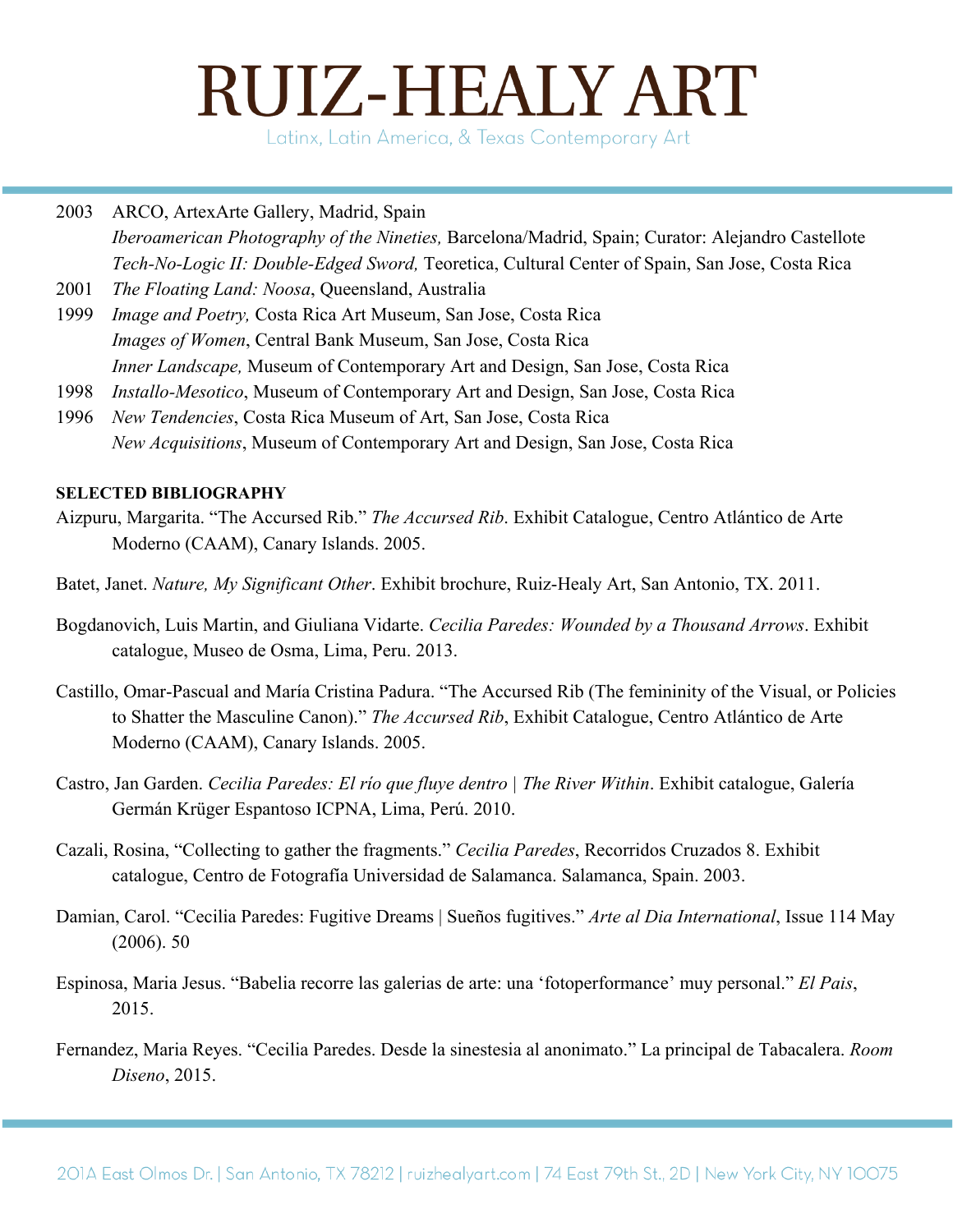Fisch, Sarah. "The Wandering Migration." *Cecilia Paredes: The Wandering Flight*, Exhibit catalogue,

Ruiz-Healy Art, San Antonio, TX. 2015.

- Flores, Simón. "Reviews: Cecilia Paredes, Costa Rican Art Museum," *Arte al Dia International*, Issue 120 (2007): 118.
- Flores, Simón. "Domestic Cartography, 1,200 metal hangers and waxed threads An Installation." *Cecilia Paredes: El río que fluye dentro | The River Within*. Exhibit catalogue, Galería Germán Krüger Espantoso ICPNA, Lima, Perú. 2010.
- Flores, Simón. "Reflective Symbiosis." *Cecilia Paredes:Wounded by a Thousand Arrows*. Exhibit catalogue, Museo de Osma, Lima, Peru. 2013.
- Frank, Priscilla. "Stunning Camouflage Artist Turns The Human Body Into A Canvas." *Huffington Post*, September 01, 2015.
- Garcelon, Christian. "Cecilia Paredes: La dentelle "LACE", un bondage naturel." Exhibit catalogue, Chemin D'Art Salle des Jacobins, St Flour, France. 2006.
- Gozzini, Rosetta. *Beyond Lilith: the sacred feminine*. Exhibit catalogue, Scuderie Aldobrandini Museum, Frascati, Italy. 2006.
- Herzberg, Julia P. "Cecilia Paredes: Ancient Myths under the Feminine Lens." *Arte al Dia International,* Issue 114 (2006), 42-46.
- Lee, Hunter. "New MOLAA exhibit erases the line between body and background." Press-Telegram. September 13, 2018.
- Martin, Deborah, "New Ruiz-Healy Art exhibit dives into blue," *San Antonio Express-News*, July 10, 2018.
- Miller, Lama Willa. "Breaking the Silence of Sexual Misconduct." *Buddhadharma: The Practitioner's Quarterly*, Summer 2018.
- *Art in Action: Nature, Creativity and Our Collective Future*. Natural World Museum. San Rafael, Calif.: Earth Aware Editions, 2007.

Nepo, Mark. "Always Part of Something Larger." *Sufi Journal of Mystical Philosophy & Practice*, 2018.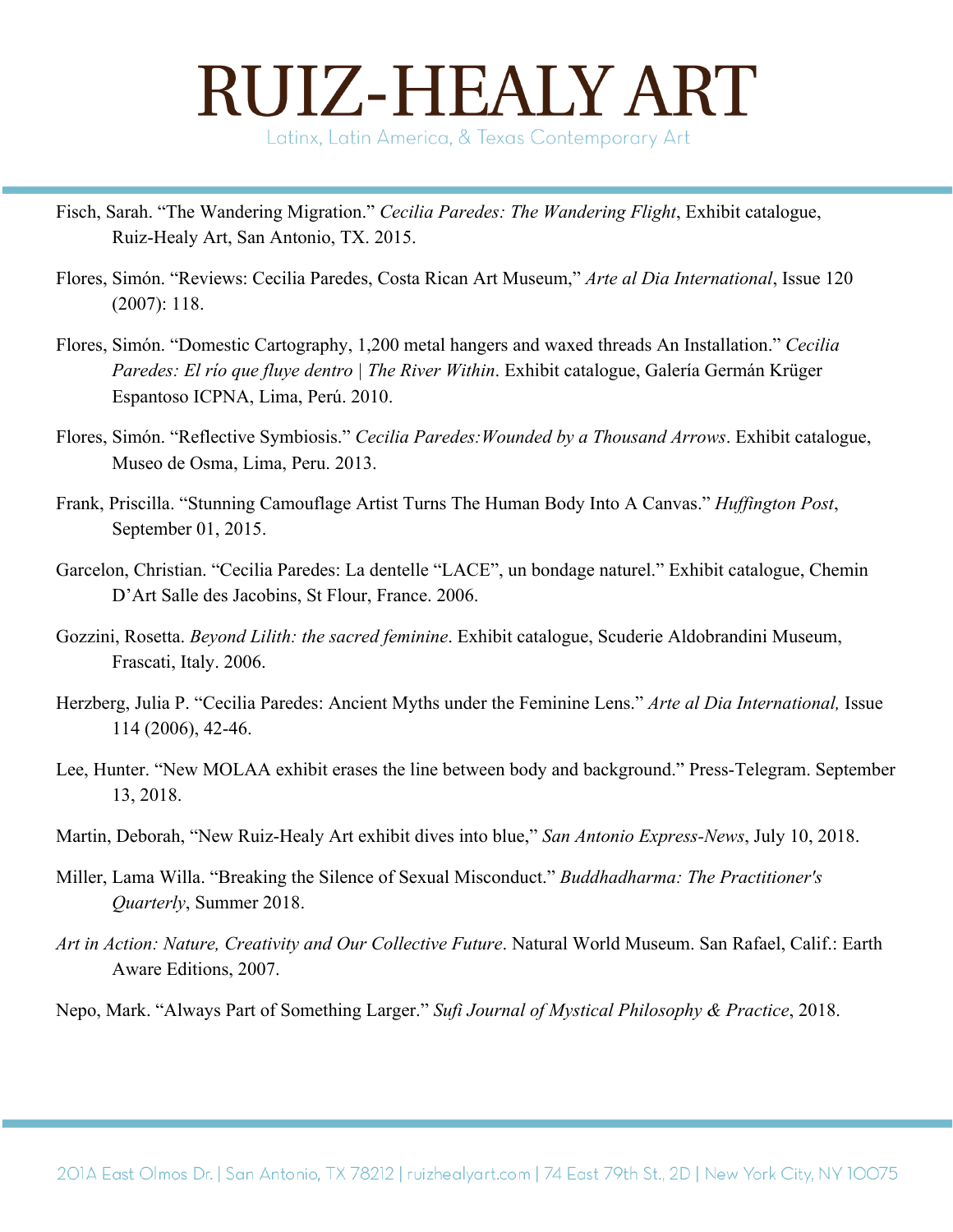- Panera, Javier, "Body, memory, nature, metamorphosis. Some reflections on the photographs of Cecilia Paredes." *Cecilia Paredes*, Recorridos Cruzados 8. Exhibit catalogue, Centro de Fotografía Universidad de Salamanca. Salamanca, Spain. 2003.
- Panera, Javier. "Cecilia Paredes-Nature within Nature." Exhibit catalogue, Galeria Arthobler, Porto, Portugal. 2004.
- Paxman, Lauren. "She's a wallflower! Artist 'disappears' by painting her body to match the colourful backdrop." *Daily Mail*, January 2012.
- Quirós, Luis Fernando. "Stories of my Domain." *Cecilia Paredes*, Recorridos Cruzados 8. Exhibit catalogue, Centro de Fotografía Universidad de Salamanca. Salamanca, Spain. 2003.
- Quirós, Luis Fernando. "Re-using Nature." *Cecilia Paredes: El río que fluye dentro | The River Within*. Exhibit catalogue, Galería Germán Krüger Espantoso ICPNA, Lima, Perú. 2010.
- Sadler, Stephanie. "Artist Interview: Cecilia Paredes" *Little Observationist.* Aug. 5, 2013.
- Santana, Andrés Isaac. "Cecilia Paredes: Into Someone Else's Skin." *Art Nexus*, No. 60, Volume 5 (2006): 74-78.
- Schreiber, Hortensia Moncloa Arias. "From the Wishing Well and Dreams, Nostalgia and Migration. A New Metamorphosis." *Cecilia Paredes: El río que fluye dentro | The River Within*. Exhibit catalogue, Galería Germán Krüger Espantoso ICPNA, Lima, Perú. 2010.
- Silva, Elda. "Invisible Artist Emerges From The Backgrounds Of Her Works." *San Antonio Express-News*, August 28, 2015.
- Voynovskaya, Nastia. "Cecilia Paredes' Unusual Landscape' Series." *Hi-Fructose*, 2013.
- Weiss, Rachel. "Sacred Quotes." *Cecilia Paredes*, Recorridos Cruzados 8. Exhibit catalogue, Centro de Fotografía Universidad de Salamanca, Salamanca, Spain. 2003.
- Zamora, Álvaro. "The House of Innocence." *Cecilia Paredes*, Recorridos Cruzados 8. Exhibit catalogue, Centro de Fotografía Universidad de Salamanca, Salamanca, Spain. 2003.
- Zaya, Antonio. "Camouflages." *Cecilia Paredes*, Recorridos Cruzados 8. Exhibit catalogue, Centro de Fotografía Universidad de Salamanca, Salamanca, Spain. 2003.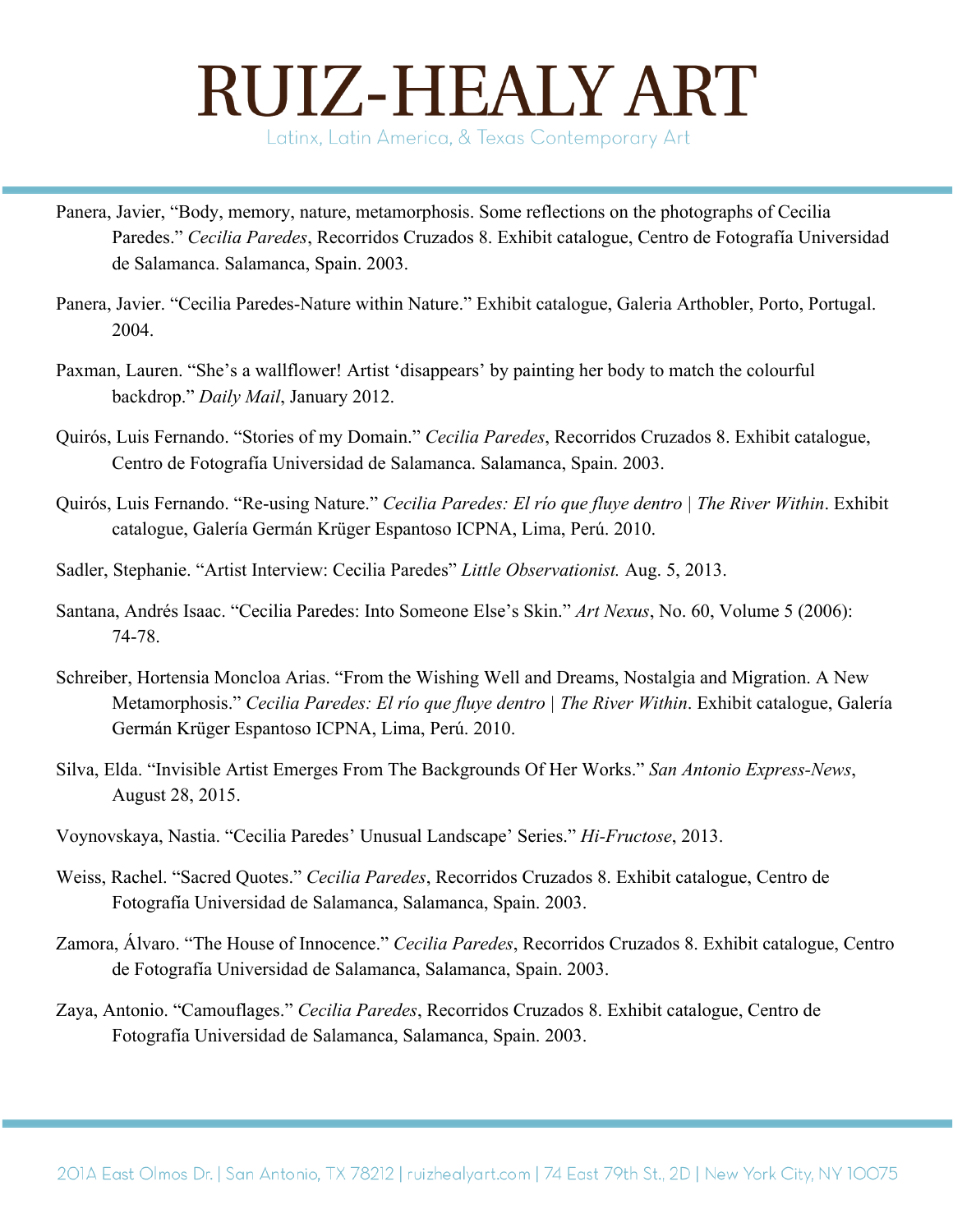Latinx, Latin America, & Texas Contemporary Art

Zeveloff, Julie. "Watch As The Amazing Artist Cecilia Paredes Disappears Into Wallpaper." *Business Insider* (Feb. 03, 2012).

#### **HONORS AND AWARDS**

2014 International Award for Artistic Excellence, Pingyao International Festival of Photography, Shanxi, China

Artist talk, Hermitage Museum, St. Petersburg, Russia

- 2013 Artist of the Year, Santiago, Chile
- 2006 Selected Artist, Chemin D Art, St-Flour, France
- 2002 Selected Artist, Woodford Project, Queensland, Australia
- 2001 Selected Artist, The Floating Land project, Noosa Regional Gallery, Queensland Australia
- 2000 DISCOVERY: Banff Center for the Arts Thematic Residency, Canada
- 1999 Artist in Residence, University of Pennsylvania, Philadelphia, PA
- 1998 Rockefeller Foundation Residency for Visual Artist, Bellagio, Italy
- 1995 First Prize, Sculpture Biennial Cerveceria, Costa Rica
- 1986 First Prize, National Engraving Hall, Lima, Peru
- 1983 First Prize, Municipality of Lima Prize, Silkscreen, Lima, Peru
- 1981 First Prize for , Catholic University, Theatre Dept.,, Lima, Peru

#### **MUSEUM COLLECTIONS**

Museo del Barrio, New York, NY Natural World Museum, San Francisco, CA Museum of Contemporary Art Panama, Panama City, Panama Museum of Contemporary Art and Design, San Jose, Costa Rica Moscow Museum of Modern Art, Moskva, Russia. San Antonio Museum of Art, San Antonio, TX

#### **PUBLIC COLLECTIONS**

The University of Texas at San Antonio, San Antonio, TX BID (Banco Interamericano de Desarrollo) Washington, DC Lehigh University, Bethlehem, PA Deutsche Bank, New York, NY Frost Bank, San Antonio, TX The University of Salamanca, Salamanca, Spain Art Nexus, Miami, FL The University of Pennsylvania Graduate School of Arts, Philadelphia, PA